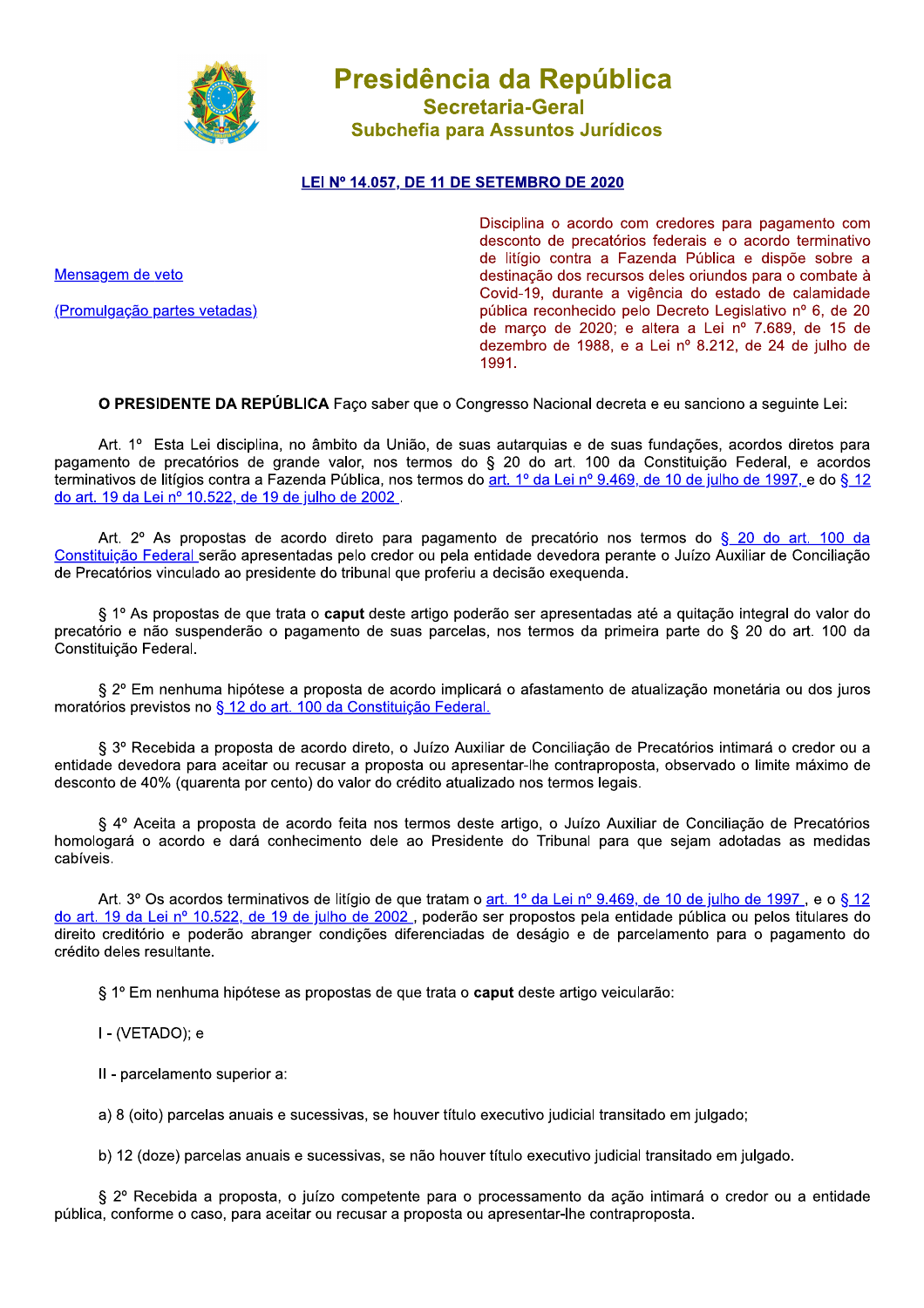§ 3º Aceito o valor proposto, esse montante será consolidado como principal e parcelado em tantas quantas forem as parcelas avençadas, observado o disposto nos §§ 5º e 12 do art. 100 da Constituição Federal quanto à atualização monetária e aos juros de mora.

§ 4° (VETADO).

§ 5° (VETADO).

Art. 4º Ato do Poder Executivo regulamentará o disposto nesta Lei, inclusive com relação à competência do Advogado-Geral da União para assinar os acordos firmados, diretamente ou por delegação.

Parágrafo único. A delegação referida no caput deste artigo poderá ser subdelegada e prever valores de alcada.

Art. 5° O disposto no art. 40 da Lei nº 13.140, de 26 de junho de 2015, aplica-se aos servidores e aos agentes públicos, inclusive ocupantes de cargo em comissão, que participarem do processo de composição judicial disciplinado por esta Lei.

Art. 6° (VETADO).

Art. 7° Os acordos a que se refere esta Lei contemplam também os precatórios oriundos de demanda judicial que tenha tido como objeto a cobranca de repasses referentes à complementação da União aos Estados e aos Municípios por conta do Fundo de Manutenção e Desenvolvimento do Ensino Fundamental e de Valorização do Magistério (Fundef), a que se referia a Lei nº 9.424, de 24 de dezembro de 1996.

Parágrafo único. (VETADO). (Promulgação partes vetadas)

Parágrafo único. Os repasses de que trata o caput deste artigo deverão obedecer à destinação originária, inclusive para fins de garantir pelo menos 60% (sessenta por cento) do seu montante para os profissionais do magistério ativos, inativos e pensionistas do ente público credor, na forma de abono, sem que haja incorporação à remuneração dos referidos servidores.

Art. 8º (VETADO). (Promulgação partes vetadas)

Art. 8º O art. 4º da Lei nº 7.689, de 15 de dezembro de 1988, passa a vigorar com a seguinte redação:

 $A<sup>t</sup> (At. 4<sup>o</sup>)$  São contribuintes as pessoas jurídicas estabelecidas no País e as que lhe são equiparadas pela legislação tributária, ressalvadas as vedadas na alínea 'b' do inciso VI do caput do art. 150 da Constituição Federal, na forma restritiva prevista no § 4º do mesmo artigo.

Parágrafo único. Conforme previsto nos arts. 106 e 110 da Lei nº 5.172, de 25 de outubro de 1966 (Código Tributário Nacional), passam a ser consideradas nulas as autuações feitas em descumprimento do previsto no caput deste artigo, em desrespeito ao disposto na alínea 'b' do inciso VI do caput do art. 150 da Constituição Federal, na forma restritiva prevista no § 4º do mesmo artigo.

Art. 9° O art. 22 da Lei nº 8.212, de 24 de julho de 1991, passa a vigorar acrescido do seguinte § 16:

§ 16. Conforme previsto nos arts. 106 e 110 da Lei nº 5.172, de 25 de outubro de 1966 (Código Tributário Nacional), o disposto no § 14 deste artigo aplica-se aos fatos geradores anteriores à data de vigência da Lei nº 13.137, de 19 de junho de 2015, consideradas nulas as autuações emitidas em desrespeito ao previsto no respectivo diploma legal." (NR)

Art. 10. Esta Lei entra em vigor na data de sua publicação.

Brasília, 11 de setembro de 2020; 199 <sup>o</sup> da Independência e 132 <sup>o</sup> da República.

**JAIR MESSIAS BOLSONARO** Paulo Guedes **Milton Ribeiro** José Levi Mello do Amaral Júnior